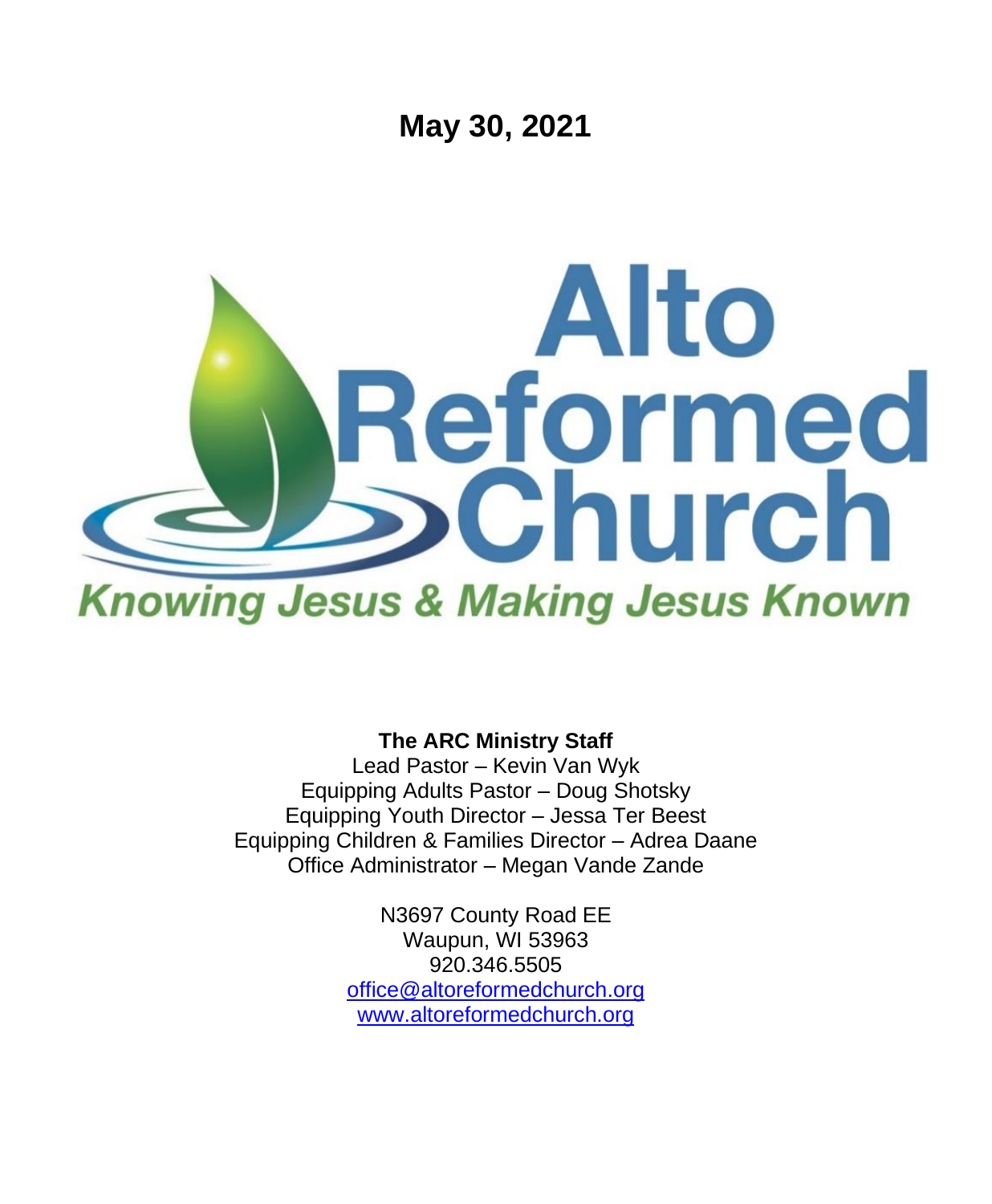## **We Approach God**

Welcome & Announcements Praise Singing "How Great Thou Art" Hymn #111 "Blessed Be Your Name" "In Christ Alone"

Congregational Prayer

## **We Hear God's Word**

Children's Message – Joel Ruis

Message – Do What is Good Scripture – Titus 3:1, 3:8, & 3:14

## **We Respond to God**

Prayer

"Cornerstone"

Blessing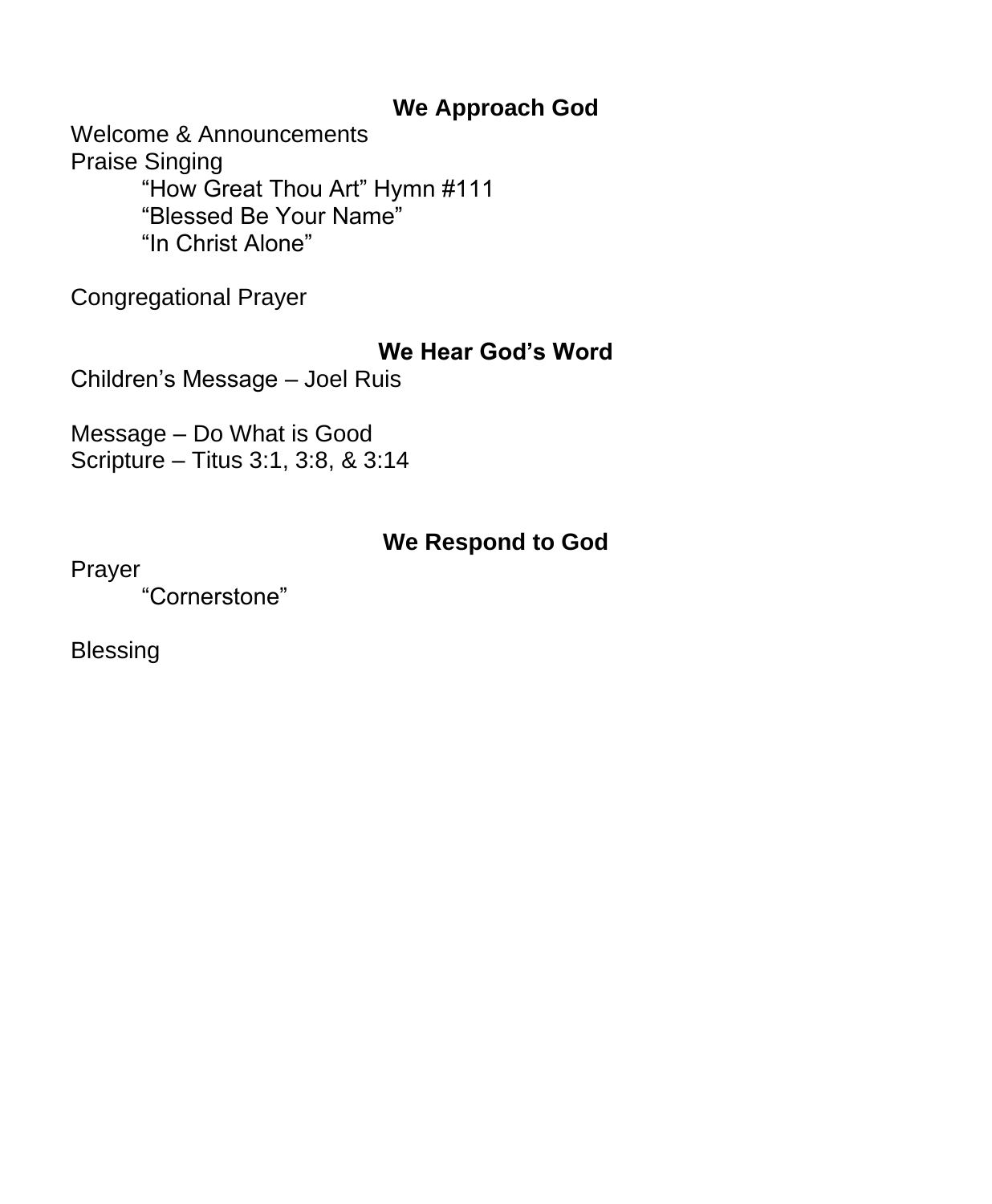

### **Sermon Notes: Titus Chapter 3 – Do What Is Good**

### **Key Scripture: Titus 3:1, 3:8, & 3:14**

**Mark 4:24-25** - 24 Then he added, "Pay close attention to what you hear. The closer you listen, the more understanding you will be given—and you will receive even more. 25 To those who listen to my teaching, more understanding will be given. But for those who are not listening, even what little understanding they have will be taken away from them." (NLT)

## **ANCHOR TO WHAT IS GOOD (Ch. 1)**

**Titus 1:8** ...must love what is good. **Titus 1:16b** ...worthless for doing anything good.

### **TEACH THEM WHAT IS GOOD (Ch. 2)**

**Titus 2:3** …teach what is good. **Titus 2:5** …do good. **Titus 2:7 -** In everything set them an example by doing what is good.

**Titus 2:14** …eager to do what is good.

## **TAKE THE LEAD IN DOING WHAT IS GOOD (Ch. 3)**

**Titus 3:1 -** Remind the people... to be ready to do whatever is good,

**Titus 3:8** - stress these things, so that those who have trusted in God may be careful to devote themselves to doing what is good.

**Titus 3:14** … Our people must learn to devote themselves to doing what is good,

## **WHAT IS GOOD? (2 Primary Greek words)**

*agathós* **–** inherently (intrinsically) *good*; as to the believer, (*agathós*) describes what *originates from God* and is *empowered* by Him in their life, through faith *kalós* **–** *attractively good*; *good that inspires* (*motivates*) others to embrace what is lovely (beautiful, praiseworthy); i.e. *well* done so as to be winsome (appealing). **Application:**

**1. Answer this question honestly before God: What area of my life do I most need to grow to be the example God is calling me to be. (If you don't think you need to grow in any area, you are deceived.)**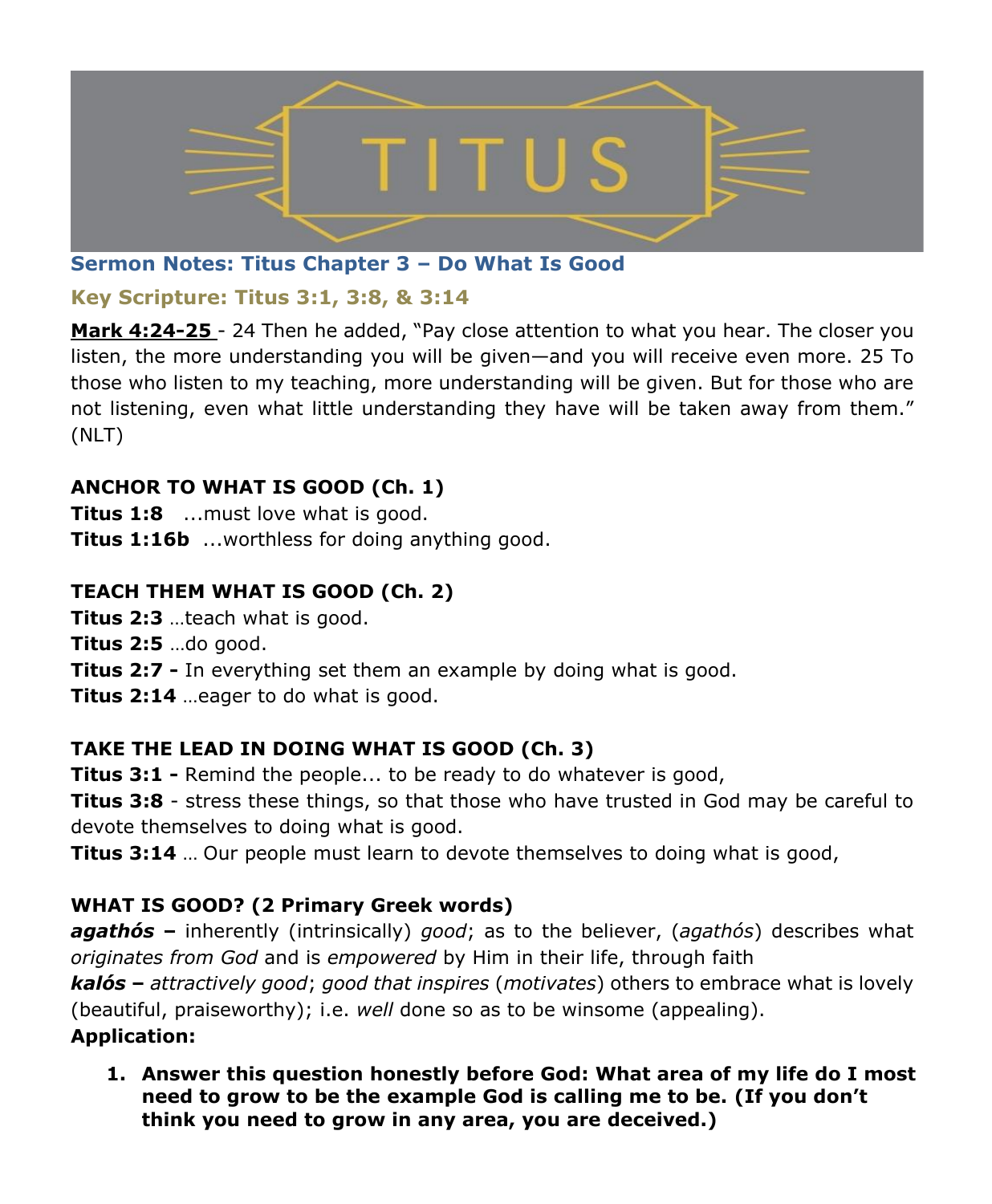**2. Do the last thing that you felt God was leading you to do, that you didn't do.** 

### *Greek Word Study Chapter by Chapter*

#### **Chapter 1**

Speaking of Elders - **8** Rather, he must be hospitable, one who loves what is good **5358** *philágathos* (from [5384](https://biblehub.com/greek/5384.htm) */phílos*, "a friend" and [18](https://biblehub.com/greek/18.htm) */agathós*, "*inherently good*") – properly, personal affection for what is *intrinsically good*, referring to "a *lover* (*friend*) of what *God* loves."

Speaking of False Teachers - 16 ...unfit for doing anything good.

**18** *agathós* – inherently (intrinsically) *good*; as to the believer, [18](https://biblehub.com/greek/18.htm) (*agathós*) describes what *originates from God* and is *empowered* by Him in their life, through faith

**2570** *kalós* – *attractively good*; *good that inspires* (*motivates*) others to embrace what is lovely (beautiful, praiseworthy); i.e. *well* done so as to be winsome (appealing).

#### **Chapter 2**

Then Paul moves on in chapter 2 to instruct Titus to teach the people in the church what is means to live according to what is good -

Older Women - 3 ...to teach what is good.

**2567** *kalodidáskalos* (from [2570](https://biblehub.com/greek/2570.htm) */kalós*, "*attractively* good" and [1320](https://biblehub.com/greek/1320.htm) */didáskalos*, "a teacher") – properly, a teacher sharing what is honorable and noble – literally, "a teacher of *winsome goodness*."

#### Younger women - 5 ...**to do good**,

**18** *agathós* – inherently (intrinsically) *good*; as to the believer, [18](https://biblehub.com/greek/18.htm) (*agathós*) describes what *originates from God* and is *empowered* by Him in their life, through faith.

Example Titus must set - **7** In everything set them an example **by doing what is good**. **2570** *kalós* – *attractively good*; *good that inspires* (*motivates*) others to embrace what is

lovely (beautiful, praiseworthy); i.e. *well* done so as to be winsome (appealing).

And at the end of chapter 2 he says the fruit of this (establishing leaders and teaching) will be a people who are God's very own

#### 14 ...eager to **do what is good.**

**2570** *kalós* – *attractively good*; *good that inspires* (*motivates*) others to embrace what is lovely (beautiful, praiseworthy); i.e. *well* done so as to be winsome (appealing).

#### **Chapter 3**

Remind the people - 1 ... to be ready to do whatever is good,

**18** *agathós* – inherently (intrinsically) *good*; as to the believer, [18](https://biblehub.com/greek/18.htm) (*agathós*) describes what *originates from God* and is *empowered* by Him in their life, through faith.

3:8 - ...devote themselves to doing what is good.

**2570** *kalós* – *attractively good*; *good that inspires* (*motivates*) others to embrace what is lovely (beautiful, praiseworthy); i.e. *well* done so as to be winsome (appealing).

Titus 3:14 - ... Our people must learn to devote themselves to doing what is good,

**2570** *kalós* – *attractively good*; *good that inspires* (*motivates*) others to embrace what is lovely (beautiful, praiseworthy); i.e. *well* done so as to be winsome (appealing).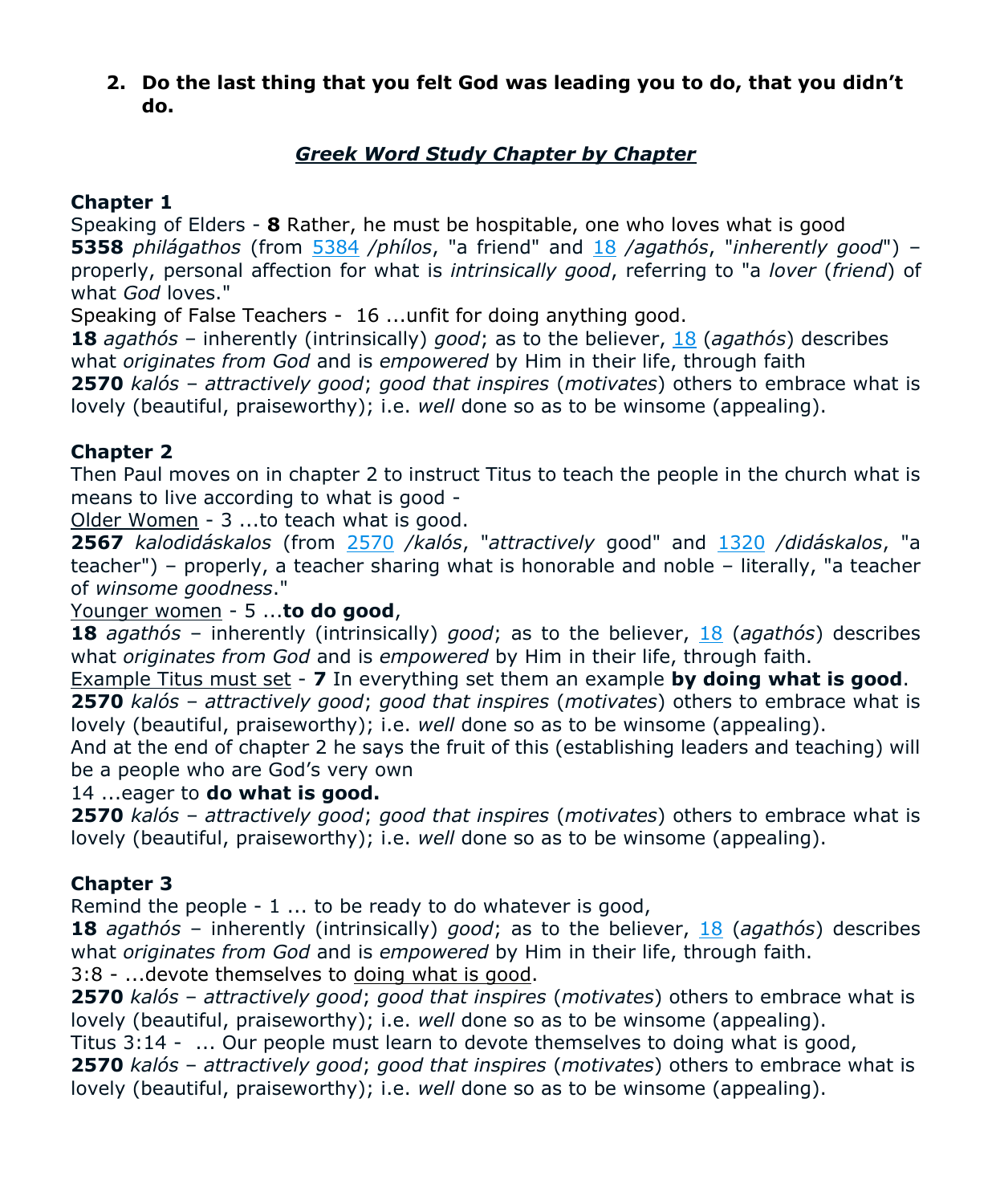# *Upcoming Events*

**May 30** 9:30am – Pastor Doug

- **May 31** Memorial Day Office Closed
- **June 1** 8:00am Prayer Meeting
	- 6:00pm Deacon Meeting
		- 6:30pm Women's Mission Circle *Bible Study #7*
		- 7:00pm Elder Meeting *If you would like to discuss baptism or membership, please contact Pastor Kevin.*
- **June 4** 5:00pm Women's Ministry Team Retreat
- **June 6** 9:30am Pastor Kevin, Communion, Senior Recognition

#### **Who May Participate In Communion?**

"We welcome all those who are displeased with themselves because of their sins, but who nevertheless trust that their sins are pardoned and that their remaining weakness is covered by the suffering and death of Christ, and who also desire more and more to strengthen their faith and to lead a better life. Hypocrites and those who are unrepentant, however, eat and drink judgment on themselves." (Heidelberg Catechism Q&A 81; 1 Cor. 10:19-22; 11:26-32)

Paul challenges believers to participate in communion in a manner that is sincere and authentic. He writes to the church in Corinth…

*"Eat the bread or drink the cup of the Lord in the right way. Don't do it in a way that isn't worthy of him. If you do, you will be guilty. You'll be guilty of sinning against the body and blood of the Lord. Everyone should take a careful look at themselves before they eat the bread and drink from the cup." (1 Cor. 11:27-28 NIRV)*

So, we welcome any who are trusting in Jesus to forgive their sins to participate in the Lord's Supper. If your child understands the above statement they too are welcome to the table. As well we want to urge those who trust Jesus to join with us in ministry as active confessing members. Check out "Discovering Membership" online or at the information table.

## *Youth News*

Summer Bible Study starts June 7<sup>th</sup>! Middle School 6-7pm, High School 7-8pm.

# *Bulletin Board News*

**Offering** may be placed in one of the three white offering boxes located in the lobby. Upcoming benevolent schedule: 5/30 Audio Scriptures, 6/6 Missionary Salary, 6/13 Bible League International, 6/20 Missionary Salary.

Congrats to Dorothy Mills as she celebrates her 89<sup>th</sup> birthday on June 3<sup>rd</sup>.

Congrats to Paul & Audrey Elenius as they celebrate their 66<sup>th</sup> wedding anniversary on June 3<sup>rd</sup>.

**AMEN** articles are due today.